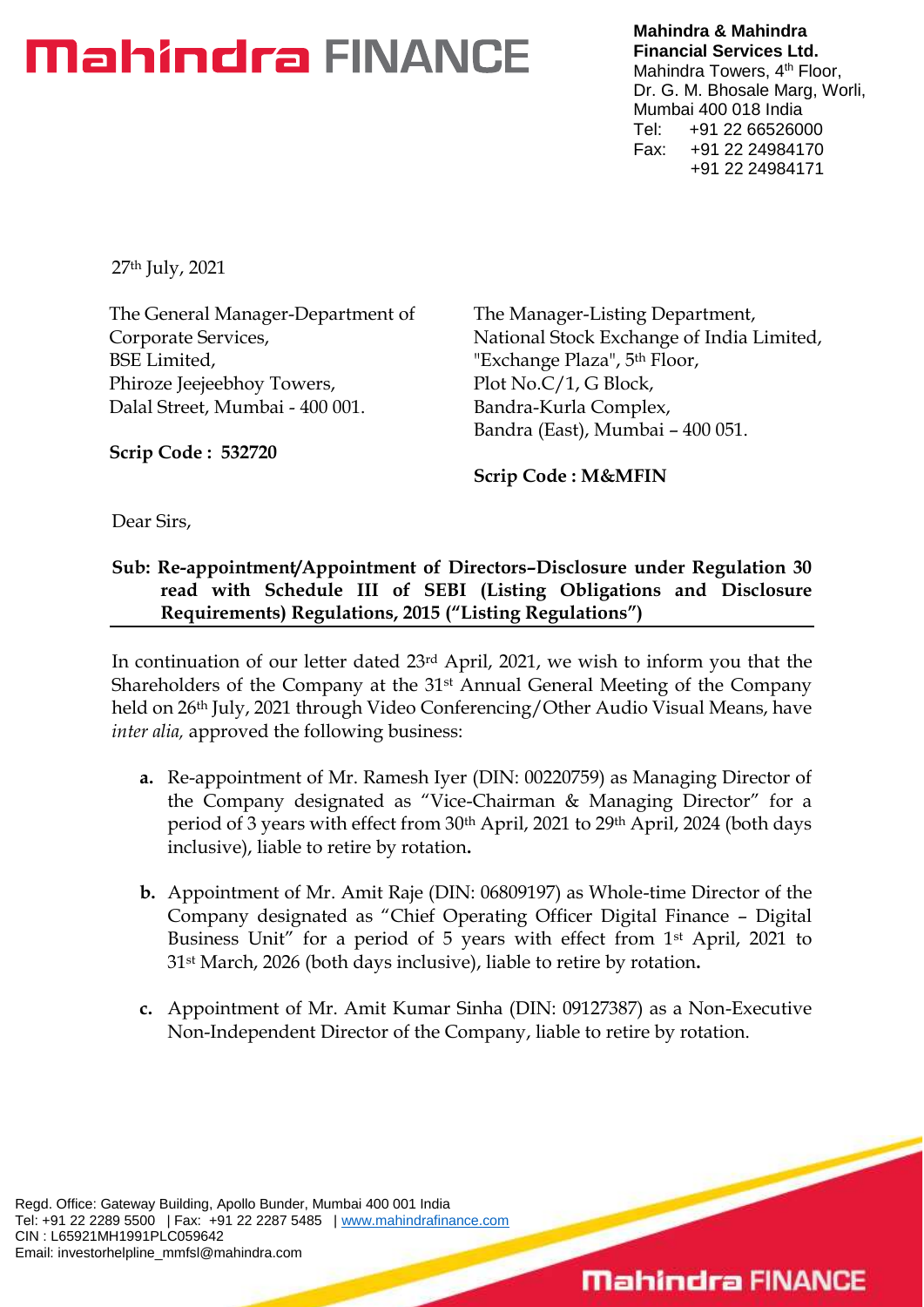The details as required under the Listing Regulations read with SEBI Circular No. CIR/CFD/CMD/4/2015 dated 9th September, 2015, including the brief profile of the above Directors are given in **"Annexure I"** attached to this letter.

This intimation is also being uploaded on the Company's website at [https://www.mahindrafinance.com.](https://www.mahindrafinance.com/)

We request you to kindly take the same on record.

Thanking you,

Yours Faithfully, **Mahindra & Mahindra Financial Services Limited**

ARNAVAZ MANECK PARDIWALLA Digitally signed by ARNAVAZ MANECK PARDIWALLA Date: 2021.07.27 16:41:54 +05'30'

**Arnavaz M. Pardiwalla Company Secretary & Compliance Officer**

**Encl.: a/a**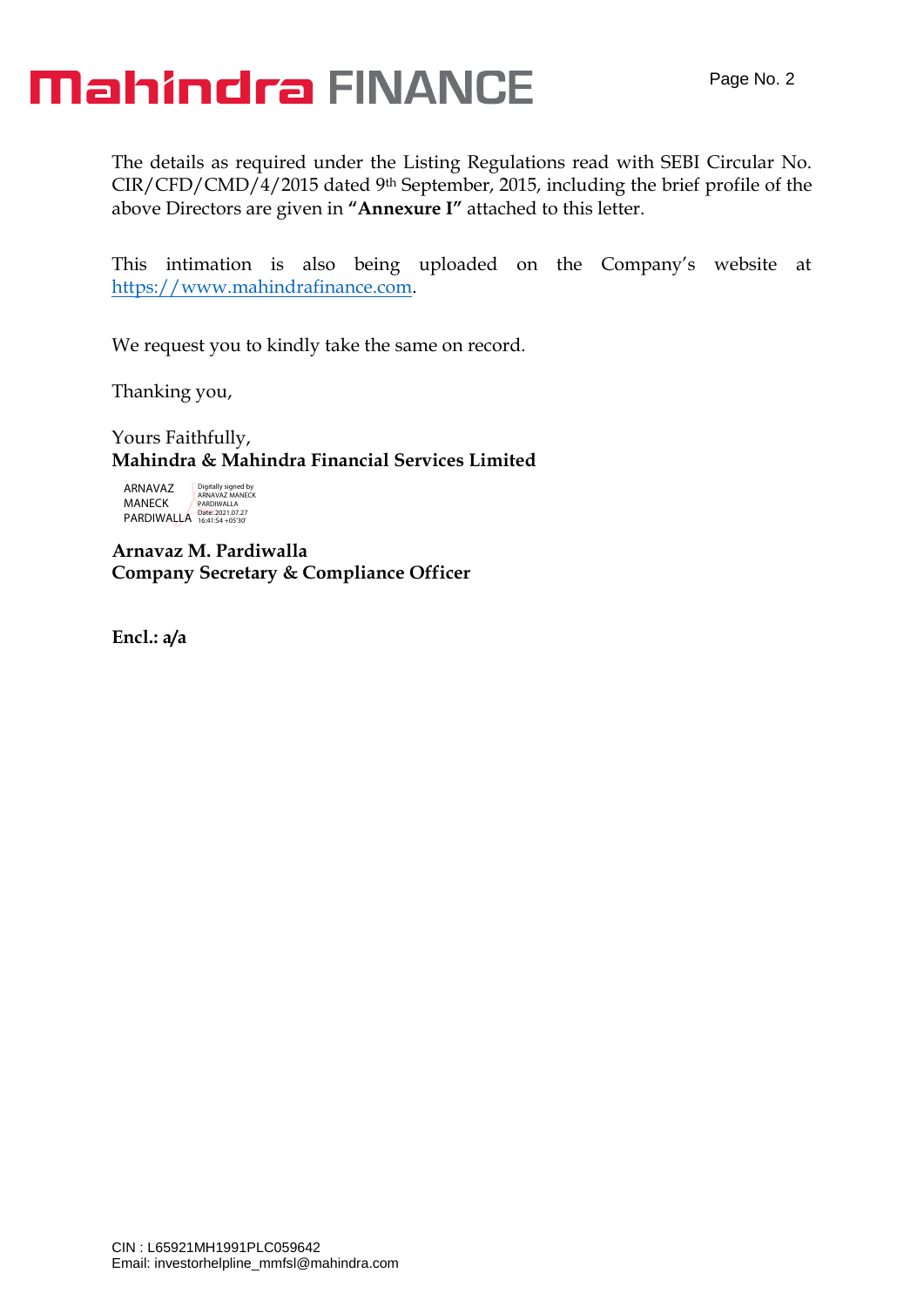#### **Annexure I**

#### **Details of Mr. Ramesh Iyer (DIN: 00220759)**

| Sr. | Details of Event that need to                                                                                                                                                                                                        | Information of such event(s)                                                                                                                                                                                                                                                                                                                                                                                       |
|-----|--------------------------------------------------------------------------------------------------------------------------------------------------------------------------------------------------------------------------------------|--------------------------------------------------------------------------------------------------------------------------------------------------------------------------------------------------------------------------------------------------------------------------------------------------------------------------------------------------------------------------------------------------------------------|
| No. | provided                                                                                                                                                                                                                             |                                                                                                                                                                                                                                                                                                                                                                                                                    |
| 1.  | Reason<br>for<br>change<br>viz.<br>appointment,<br>resignation,<br>cessation, removal, death or<br>otherwise                                                                                                                         | The Shareholders of the Company vide<br>Special Resolution passed at the 31st<br>Annual General Meeting of the Company<br>held on 26 <sup>th</sup> July, 2021, have approved the<br>re-appointment of Mr. Ramesh Iyer,<br>Managing Director designated as "Vice-<br>Chairman & Managing Director" of the<br>Company for a period commencing from<br>30th April, 2021 to 29th April, 2024 (both<br>days inclusive). |
| 2.  | Date of appointment/cessation<br>applicable) & term of<br>(as<br>appointment                                                                                                                                                         | Date of Re-appointment - With effect<br>from $30th$ April, 2021.<br>Term of Re-appointment - From 30th<br>April, 2021 to 29th April, 2024 (both days<br>inclusive).<br>Mr. Iyer will be liable to retire by rotation.                                                                                                                                                                                              |
| 3.  | <b>Brief</b><br>profile<br>(in<br>of<br>case<br>appointment)                                                                                                                                                                         | As per "Annexure A".                                                                                                                                                                                                                                                                                                                                                                                               |
| 4.  | Disclosure<br>of<br>relationships<br>between directors (in case of<br>appointment of a director)                                                                                                                                     | Mr. Ramesh Iyer is not related inter-se to<br>any other Director of the Company.                                                                                                                                                                                                                                                                                                                                   |
| 5.  | Information<br>as required<br>pursuant to BSE Circular with<br>ref. no. LIST/COMP/14/2018-<br>19 and the National Stock<br>Exchange of India Limited<br>Circular with ref. no. NSE/<br>CML/2018/24, both<br>dated<br>20thJune, 2018. | Mr. Ramesh Iyer is not debarred from<br>holding the office of director by virtue of<br>any SEBI order or any other such<br>authority.                                                                                                                                                                                                                                                                              |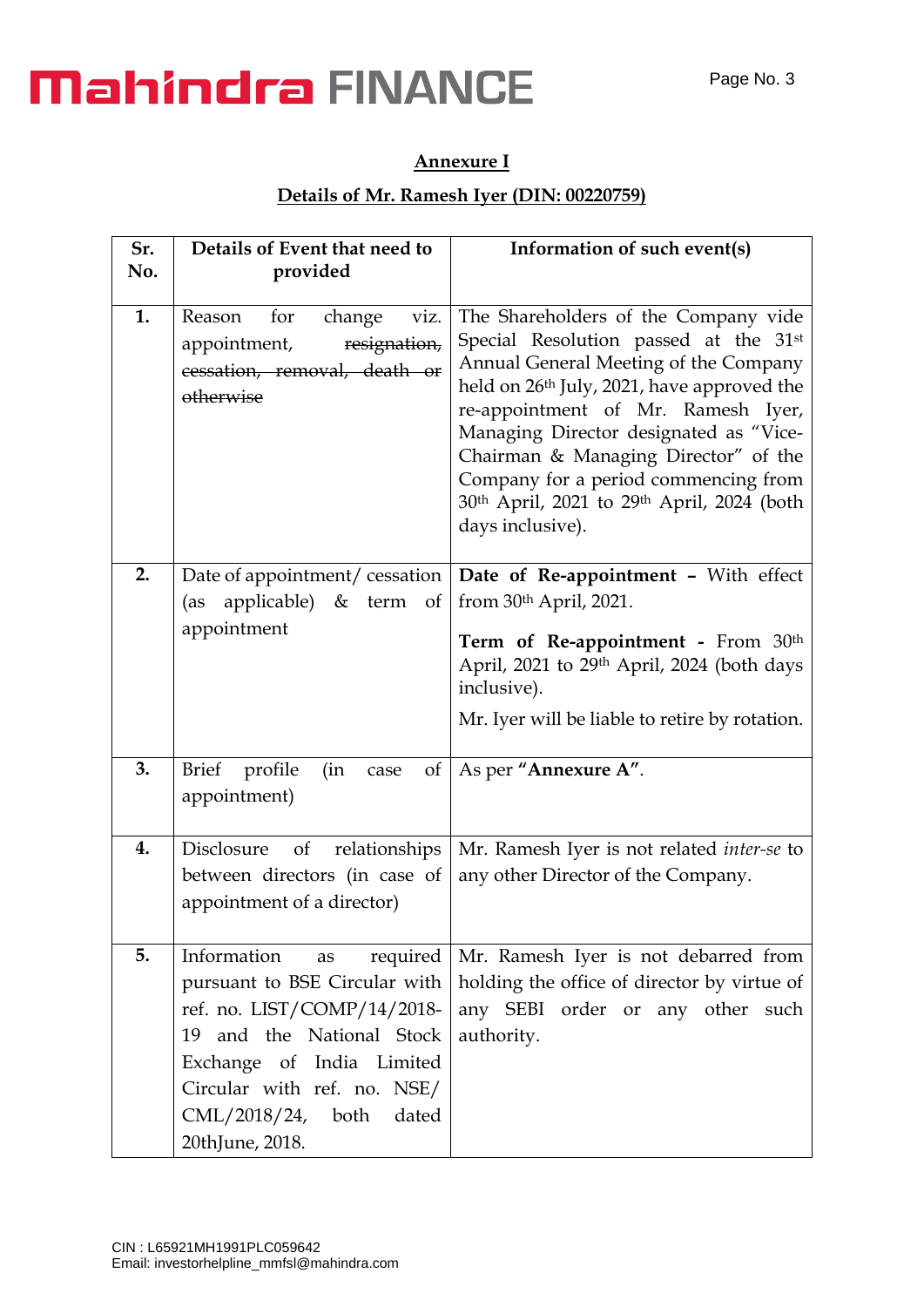#### **Details of Mr. Amit Raje (DIN: 06809197)**

| Sr. | Details of Event that need to                                                                                                                                                                                                           | Information of such event(s)                                                                                                                                                                                                                                                                                                                                                                                                                                       |
|-----|-----------------------------------------------------------------------------------------------------------------------------------------------------------------------------------------------------------------------------------------|--------------------------------------------------------------------------------------------------------------------------------------------------------------------------------------------------------------------------------------------------------------------------------------------------------------------------------------------------------------------------------------------------------------------------------------------------------------------|
| No. | provided                                                                                                                                                                                                                                |                                                                                                                                                                                                                                                                                                                                                                                                                                                                    |
| 1.  | change<br>viz.<br>Reason<br>for<br>appointment,<br>resignation,<br>cessation, removal, death or<br>otherwise                                                                                                                            | The Shareholders of the Company vide<br>Special Resolution passed at the 31st<br>Annual General Meeting of the Company<br>held on 26th July, 2021, have approved the<br>appointment of Mr. Amit Raje (DIN:<br>06809197) as a Whole-time Director of the<br>Company designated as "Chief Operating<br>Officer Digital Finance - Digital Business<br>Unit" for a period of 5 years with effect<br>from 1st April, 2021 to 31st March, 2026<br>(both days inclusive). |
| 2.  | Date of appointment/cessation<br>applicable)<br>&<br>(as<br>term<br>of<br>appointment                                                                                                                                                   | Date of Appointment - With effect from<br>1st April, 2021.<br>Term of Re-appointment - 1 <sup>st</sup> April, 2021<br>to 31 <sup>st</sup> March, 2026 (both days inclusive).<br>Mr. Raje will be liable to retire by rotation.                                                                                                                                                                                                                                     |
| 3.  | <b>Brief</b><br>profile<br>(in<br>of<br>case<br>appointment)                                                                                                                                                                            | As per "Annexure B".                                                                                                                                                                                                                                                                                                                                                                                                                                               |
| 4.  | $\circ$ of<br>relationships<br>Disclosure<br>between directors (in case of<br>appointment of a director)                                                                                                                                | Mr. Amit Raje is not related <i>inter-se</i> to any<br>other Director of the Company.                                                                                                                                                                                                                                                                                                                                                                              |
| 5.  | Information<br>required<br>as<br>pursuant to BSE Circular with<br>ref. no. LIST/COMP/14/2018-<br>19 and the National Stock<br>Exchange of India Limited<br>Circular with ref. no. NSE/<br>CML/2018/24, both<br>dated<br>20thJune, 2018. | Mr. Amit Raje is not debarred from<br>holding the office of director by virtue of<br>any SEBI order or any other such<br>authority.                                                                                                                                                                                                                                                                                                                                |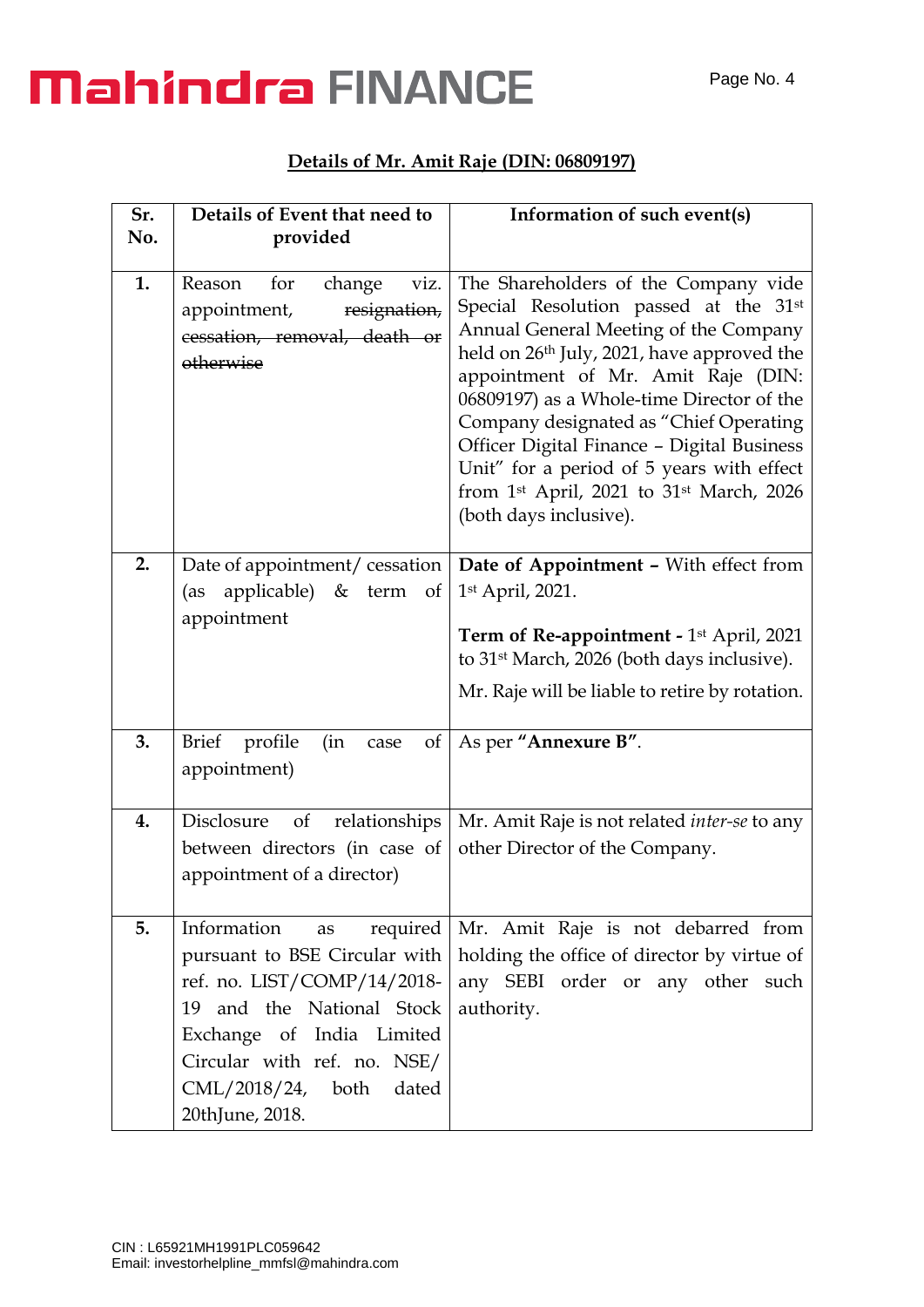#### **Details of Mr. Amit Kumar Sinha (DIN: 09127387)**

| Sr. | Details of Event that need to                                                                                                                                                                                                                                | Information of such event(s)                                                                                                                                                                                                                                                                                                                 |
|-----|--------------------------------------------------------------------------------------------------------------------------------------------------------------------------------------------------------------------------------------------------------------|----------------------------------------------------------------------------------------------------------------------------------------------------------------------------------------------------------------------------------------------------------------------------------------------------------------------------------------------|
| No. | provided                                                                                                                                                                                                                                                     |                                                                                                                                                                                                                                                                                                                                              |
| 1.  | Reason<br>for<br>change<br>viz.<br>appointment,<br>resignation,<br>cessation, removal, death or<br>otherwise                                                                                                                                                 | The Shareholders of the Company vide<br>Ordinary Resolution passed at the 31st<br>Annual General Meeting of the Company<br>held on 26 <sup>th</sup> July, 2021, have approved the<br>appointment of Mr. Amit Kumar Sinha<br>(DIN: 09127387) as a Non-Executive Non-<br>Independent Director of the Company,<br>liable to retire by rotation. |
| 2.  | Date of appointment/ cessation<br>applicable) $\&$<br>(as<br>term<br>of<br>appointment                                                                                                                                                                       | Date of Appointment - With effect from<br>23rd April, 2021.<br><b>Term of Appointment - Liable to retire by</b><br>rotation.                                                                                                                                                                                                                 |
| 3.  | <b>Brief</b><br>profile<br>(in<br>of<br>case<br>appointment)                                                                                                                                                                                                 | As per "Annexure C".                                                                                                                                                                                                                                                                                                                         |
| 4.  | of<br>relationships<br>Disclosure<br>between directors (in case of<br>appointment of a director)                                                                                                                                                             | Mr. Amit Kumar Sinha is not related<br>inter-se to any other Director of the<br>Company.                                                                                                                                                                                                                                                     |
| 5.  | Information<br>required<br>as<br>pursuant to BSE Circular with<br>ref. no. LIST/COMP/14/2018-<br>the<br>National Stock<br>19<br>and<br>Exchange<br>India Limited<br>of<br>Circular with ref. no.<br>NSE/<br>CML/2018/24,<br>both<br>dated<br>20thJune, 2018. | Mr. Amit Kumar Sinha is not debarred<br>from holding the office of director by<br>virtue of any SEBI order or any other such<br>authority.                                                                                                                                                                                                   |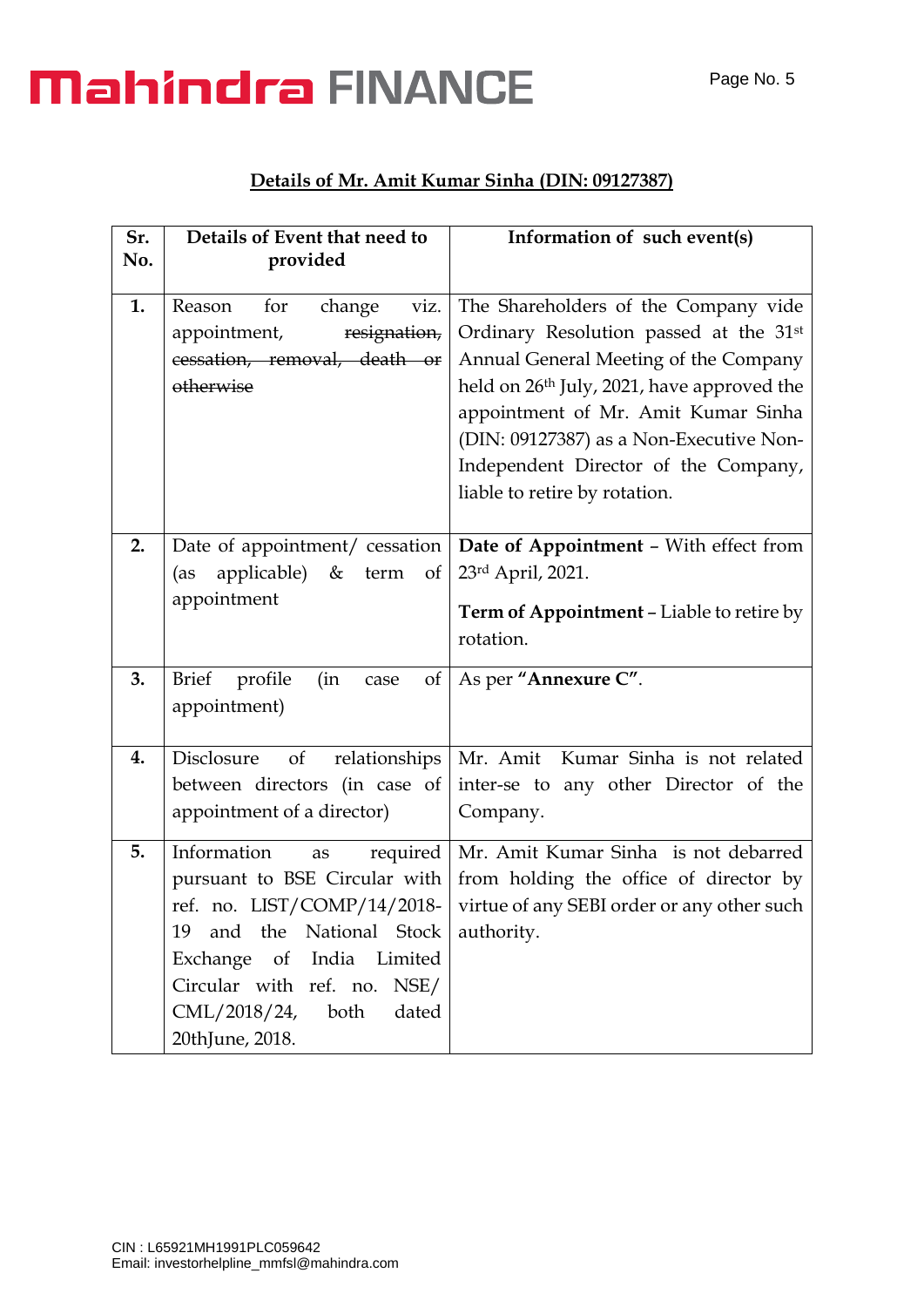#### **Annexure A**

#### **Brief Profile of Mr. Ramesh Iyer**

Mr. Ramesh Iyer's key mandate at Mahindra Group is to drive inclusive growth, aligned to our guiding belief of driving rural prosperity. He has been instrumental in building Mahindra Finance since 1995 into one of India's leading rural finance companies.

Mr. Iyer manages the Financial Services Sector of the Mahindra Group which includes Mahindra & Mahindra Financial Services Limited, Mahindra Insurance Brokers Limited, Mahindra Rural Housing Finance Limited, Mahindra Manulife Investment Management Private Limited and Mahindra Manulife Trustee Private Limited. He also oversees the operations of Mahindra Finance USA, LLC., a U.S. joint venture with De Lage Landen Financial Services Inc., (DLLFS) a wholly-owned subsidiary of the Rabobank Group. Mr. Ramesh Iyer is also a Member of the Group Executive Board of  $M\&M$ 

Mr. Iyer has been closely involved in the development of the country's dynamic Financial Services Sector. Mr. Iyer is the Chairman of Finance Industry Development Council (FIDC) and the Confederation of Indian Industry (CII) WR Task Force Committee on Human Resources and also co-chairs the NBFC Committee of IMC Chamber of Commerce & Industry. He is an active member on various committees like CII National Committee on Financial Inclusion and Digitisation, CII National Committee on Leadership & HR, Banking & Finance Committee of the Bombay Chamber of Commerce and Industry (BCCI) and the Taskforce of NBFCs of the Federation of Indian Chambers of Commerce and Industry (FICCI). He also serves on the boards of several Mahindra Group Companies.

Apart from being on the various bodies of the Financial Services Sector, Mr. Iyer is also on the Advisory Boards of various Educational Institutions like IITB-Washington University, Vidyalankar Institute of Technology - School of Management, WeSchools' PGDM-Rural Management Committee and on the College Development Committee of Vivek College of Commerce.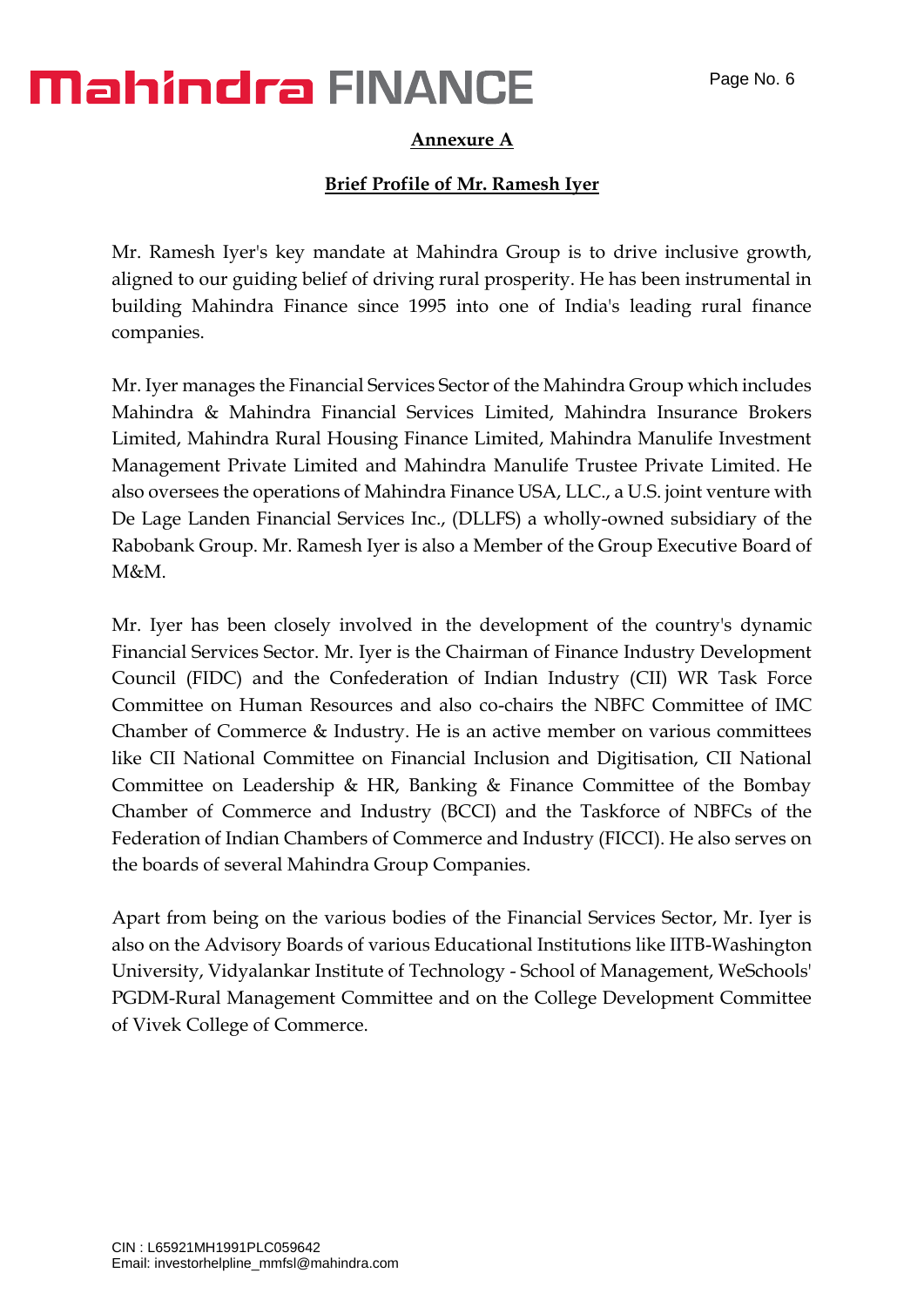#### **Annexure B**

#### **Brief Profile of Mr. Amit Raje**

Mr. Amit Raje joined the Mahindra Group in July 2020 as Executive Vice President – Partnerships & Alliances and was responsible for leading the M&A and Investor Relations.

Prior to joining the Mahindra Group, Mr. Amit Raje was the Managing Director in the Principal Investing Area of Goldman Sachs. He was a Nominee Director of Goldman Sachs on the Boards of Noveltech Feeds Private Limited, Good Host Spaces Private Limited and Global Consumer Products Private Limited.

Mr. Amit Raje has cumulative experience of over 20 years in Corporate Finance, Mergers & Acquisitions and Private Equity. Prior to Goldman Sachs, Mr. Raje worked with Kotak Investment Advisors Limited, the alternate asset arm of Kotak Mahindra Bank, and Deloitte & Co., in the Transaction Advisory Services.

Mr. Amit Raje is a post graduate from Mumbai University and an MBA with a specialization in Finance & Private Equity from the London Business School.